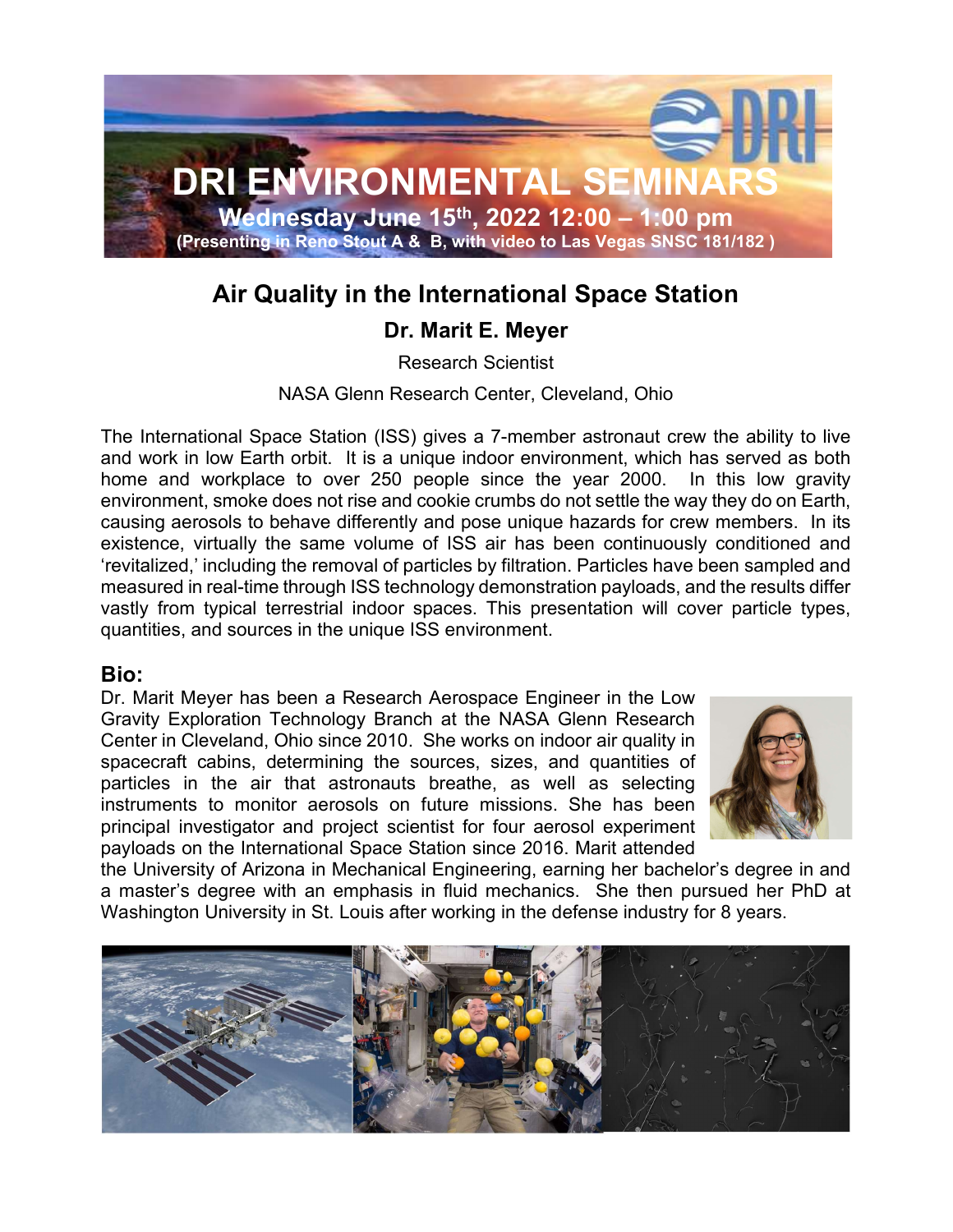# Progress and Challenges in Spacecraft Fire Detection Dr. Claire Fortenberry

Research Aerospace Engineer

Universities Space Research Association at NASA Glenn Research Center

 Spacecraft fires pose a major threat to the future of lunar and deep-space exploration. Currently, there exists no single optimal strategy for spacecraft fire detection. On Earth, buoyancy drives smoke plumes upwards, allowing for convenient placement of smoke detectors on ceilings. In microgravity, this buoyant transport does not occur, and because spacecraft cabin air is typically well mixed, detectors are instead placed behind ventilation system intakes. Modeling studies have shown that high particle filtration rates imposed by spacecraft life support systems rapidly outpace smoke accumulation in the cabin and may extend times to alarm, particularly in the event of an early-stage (pre-flame) fire. Additionally, flight experiments have demonstrated that microgravity smoke particle formation is sensitive to several factors, including fuel type, overheating process, and air velocity. Although spacecraft smoke detection studies to date have focused on microgravity smoke, these factors continue to challenge the success of future lunar missions as NASA plans to return to the moon under the Artemis program.

Plans for a future long-term human presence on the moon and deep-space exploration

necessitate improved smoke detection technology and strategies in low and partial gravity. This talk will present an overview of spacecraft smoke detection research to date, including recent results from NASA's spacecraft fire safety (Saffire) series of experiments. Remaining challenges for spacecraft smoke detection in both lunar and microgravity will also be discussed.



nasa.gov/feature/northrop-grumman-cygnus<br>launches-arrivals-and-departures/

Image credits: NASA

### Bio:

Dr. Claire Fortenberry has been a research aerospace engineer with Universities Space Research Association at NASA Glenn Research Center since May of 2020, following completion of her PhD at Washington University in St. Louis. Her work at NASA focuses on improved spacecraft fire detection and smoke particle transport in microgravity and lunar gravity. She is responsible for analysis of



smoke particle properties from spacecraft-relevant fire conditions in ground and flight studies, including NASA's spacecraft fire safety (Saffire) series of experiments. Additionally, she conducts modeling studies to explore the effects of lunar gravity on smoke plume transport to inform optimal fire detector placement in a future lunar habitat. In addition to her PhD, Claire holds a BS in Chemistry from the College of William and Mary in Virginia.